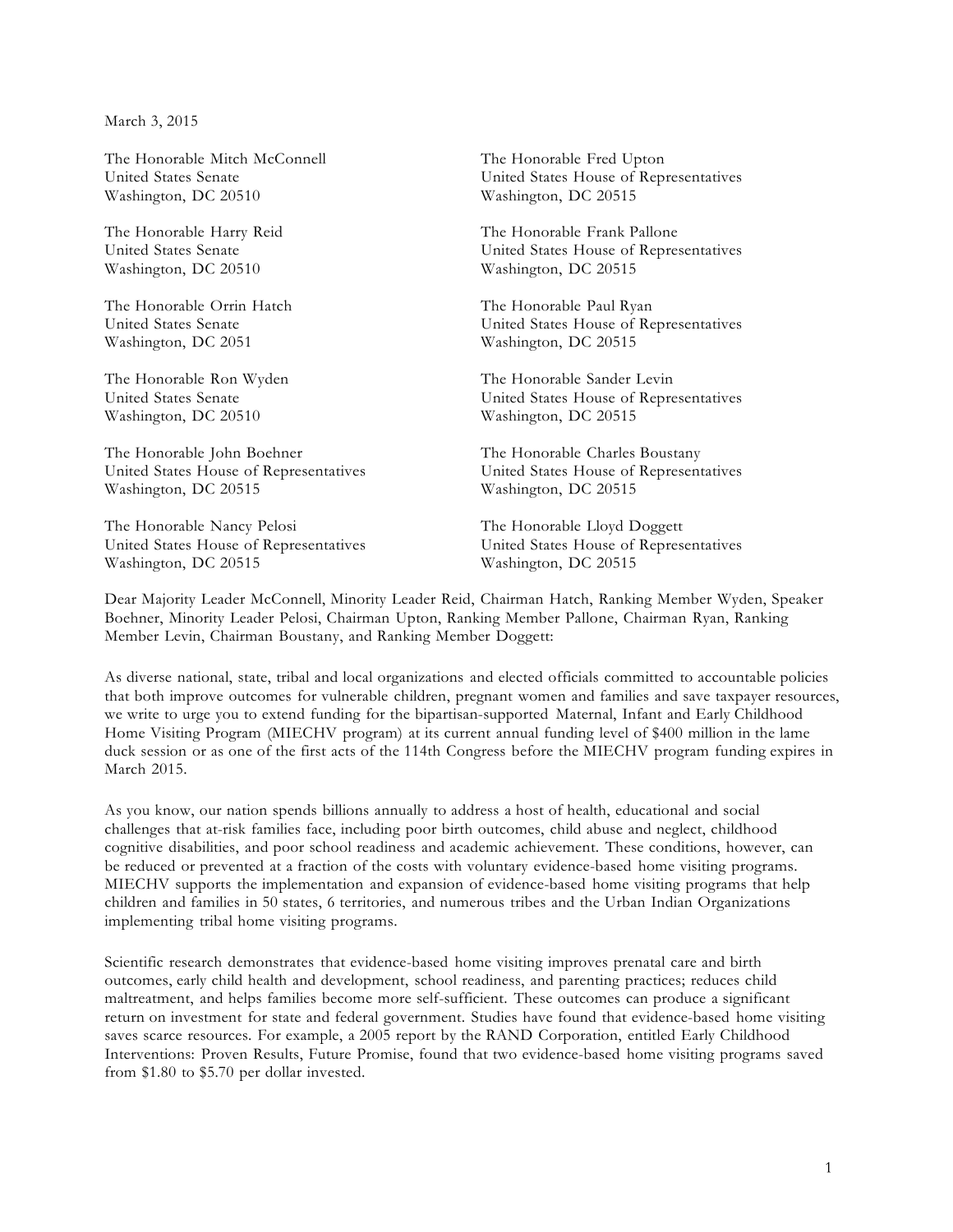MIECHV is a wise investment and a good use of taxpayer money--qualities that states have embraced as a sensible approach to the health, educational and fiscal challenges we face. MIECHV allows states flexibility in choosing the home visiting initiatives that best meet their needs, while maintaining important accountability provisions that ensure positive outcomes for children and families. Participation in home visiting is voluntary, which means parents who participate in the program are committed to their success. MIECHV is a profamily program that enjoys bipartisan support in Congress. In fact, Congress previously voted in support of continued funding for the MIECHV program. We urge you to include an extension of the MIECHV program at its current funding level among legislation that must pass during the lame duck session or prior to March 2015 in the 114th Congress.

Sincerely,

# **National Home Visiting Coalition Members**

American Academy of Pediatrics American Psychological Association Association of Maternal and Child Health Programs Center for American Progress Action Fund Center for Law and Social Policy (CLASP) Child First Children's Defense Fund Child Welfare League of America Early Intervention Program for Adolescent Mothers Easter Seals Family Check-Up Family Spirit First 5 LA First Five Years Fund First Focus Campaign for Children Home Instruction for Parents of Preschool Youngsters (HIPPY USA) March of Dimes National Alliance of Children's Trust & Prevention Funds National Child Abuse Coalition National Head Start Association Nurse-Family Partnership Parent-Child Home Program Parents as Teachers Play and Learning Strategies (PALS) Prevent Child Abuse America/Healthy Families America SafeCare Save the Children Action Network ZERO TO THREE

#### **National Organizations**

9to5 National Association of Working Women Alliance for Strong Families and Communities American Academy of Nursing American College of Nurse-Midwives American College of Preventive Medicine American Congress of Obstetricians and Gynecologists American Federation of Teachers American Occupational Therapy Association American Professional Society on the Child Abuse of Children (APSAC)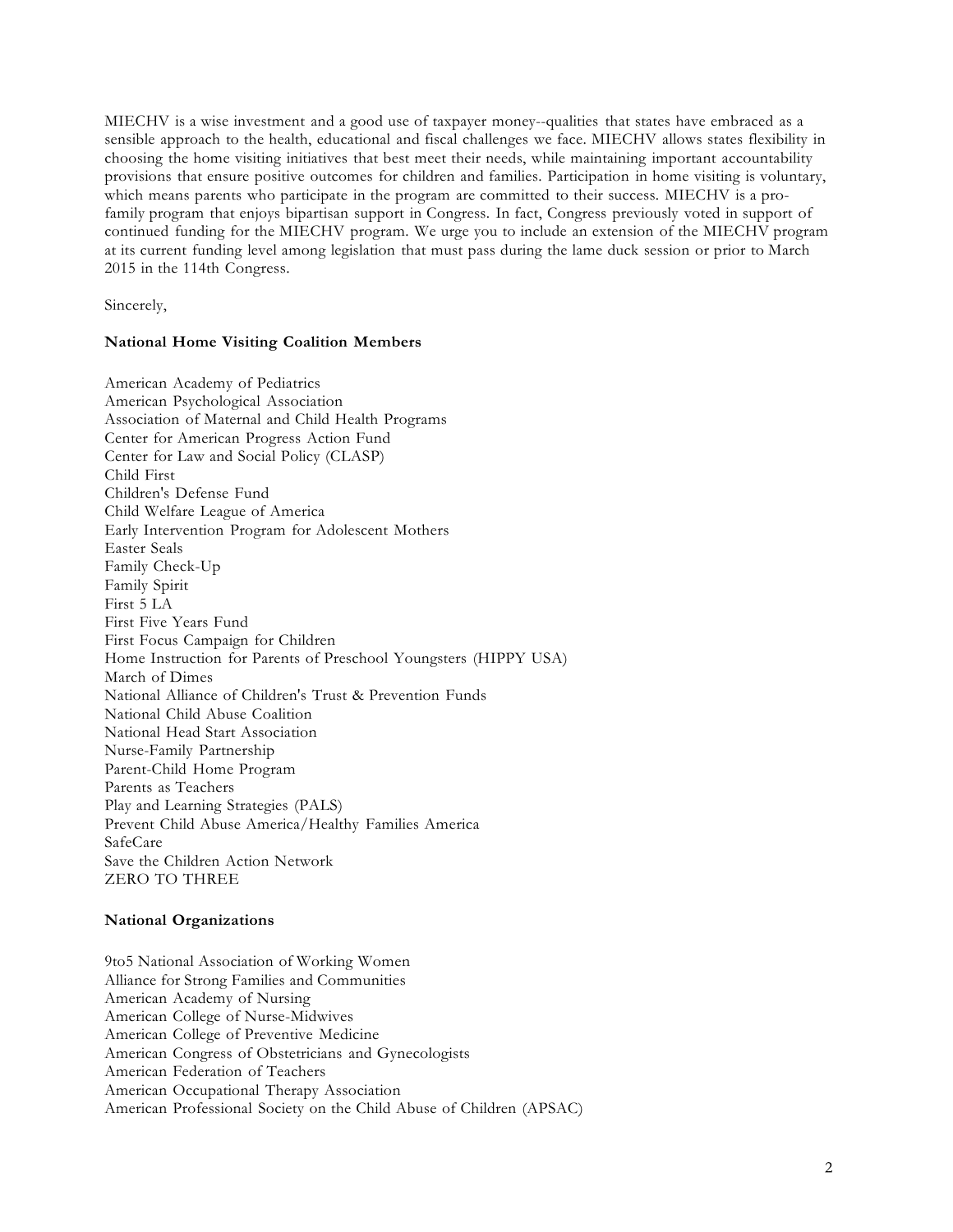American Public Health Association Association of Clinicians for the Underserved Association of State and Territorial Health Officials Association of University Centers on Disabilities Association of Women's Health, Obstetric and Neonatal Nurses Barber National Institute Birth Defects Research & Education Foundation BUILD Initiative Child Abuse Research Education & Services Institute at Rowan University Child Care Aware of America Children's Home Society of America Children's Leadership Council Comfort Consults, LLC Community Action Partnership Community Capacity Builders, LLC Datatude, Inc. Division for Early Childhood of the Council for Exceptional Children (DEC) Every Child Matters Education Fund Fair Share Futures Without Violence HealthConnect One Healthy Teen Network HighScope Educational Research Program Holy Spirit Missionary Sisters, USA-JPIC IDEA Infant Toddler Coordinators Association (ITCA) Infant Development Program Inc. Jewish Council for Public Affairs Juvenile Law Center LEAnet, A National Coalition of Local Education Agencies Multidimensional Software Creations (MDSC) National African American Drug Policy Coalition, Inc. National Alliance of Children's Trust and Prevention Funds National Association for Children's Behavioral Health National Association for the Education of Homeless Children and Youth National Association for the Education of Young Children (NAEYC) National Association of Clinical Nurse Specialists National Association of Community Health Centers National Association of County and City Health Officials National Association of County Human Services Administrators National Association of Early Childhood Specialists in State Departments of Education (NAECS-SDE) National Association of Social Workers National Black Child Development Institute National Children's Advocacy Center National Congress of American Indians National Council of Jewish Women National Council of La Raza National Crittenton Foundation National Foster Family-Based Treatment Association National Foster Parent Association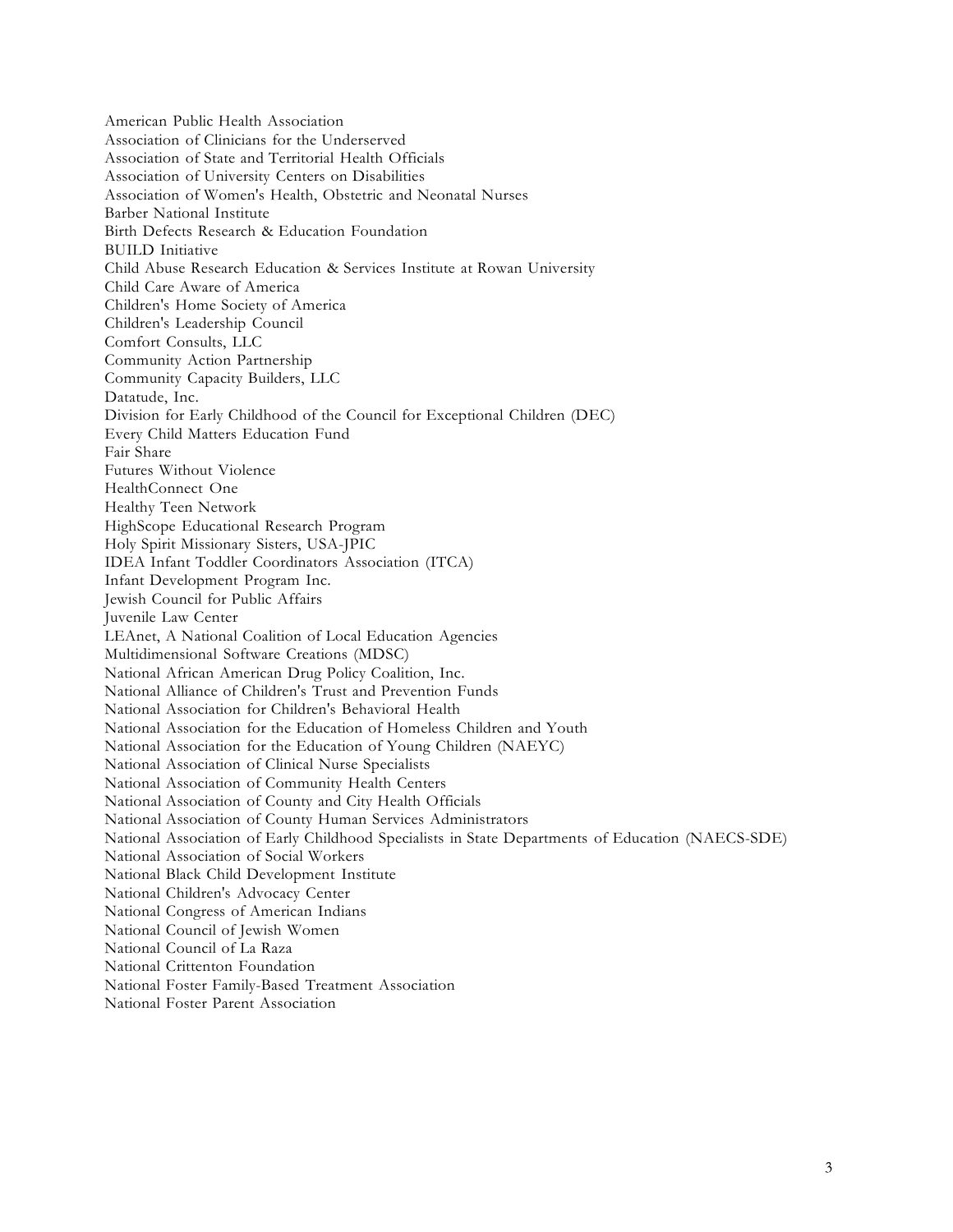National Hispanic Medical Association National Indian Child Welfare Association National Indian Head Start Directors Association National League for Nursing (NLN) National Network for Youth National Nursing Centers Consortium National PTA National SafeCare Training and Research Center NICHQ (National Institute for Children's Health Quality) Prevent Blindness Provincial Council of the Clerics of St. Viator (Viatorians) Reach Out and Read RESULTS Safe States Alliance Sargent Shriver National Center on Poverty Law School-Based Health Alliance Strong Fathers Strong Families Teach For America The American College of Nurse-Midwives The American Federation of State, County and Municipal Employees The American Professional Society on the Abuse of Children (APSAC) The National Organization of State Associations for Children (NOSAC) The Ray E. Helfer Society The Salvation Army USAction

#### **State, Territory, and Local Organizations**

#### **Alabama**

Children First Foundation Prevent Child Abuse Alabama VOICES for Alabama's Children

# **Alaska**

Alaska Children's Trust

#### **American Samoa**

Aiga Manuia Home Visiting Program Department of Public Health of American Samoa

#### **Arizona**

Arizona Fair Share Arizona Partnership for Children Child and Family Resources Child Crisis Center Easter Seals Blake Foundation Prevent Child Abuse Arizona Southwest Human Development

#### **Arkansas**

Arkansas River Education Service Cooperative-HIPPY Family Network, Inc Invest Early Coalition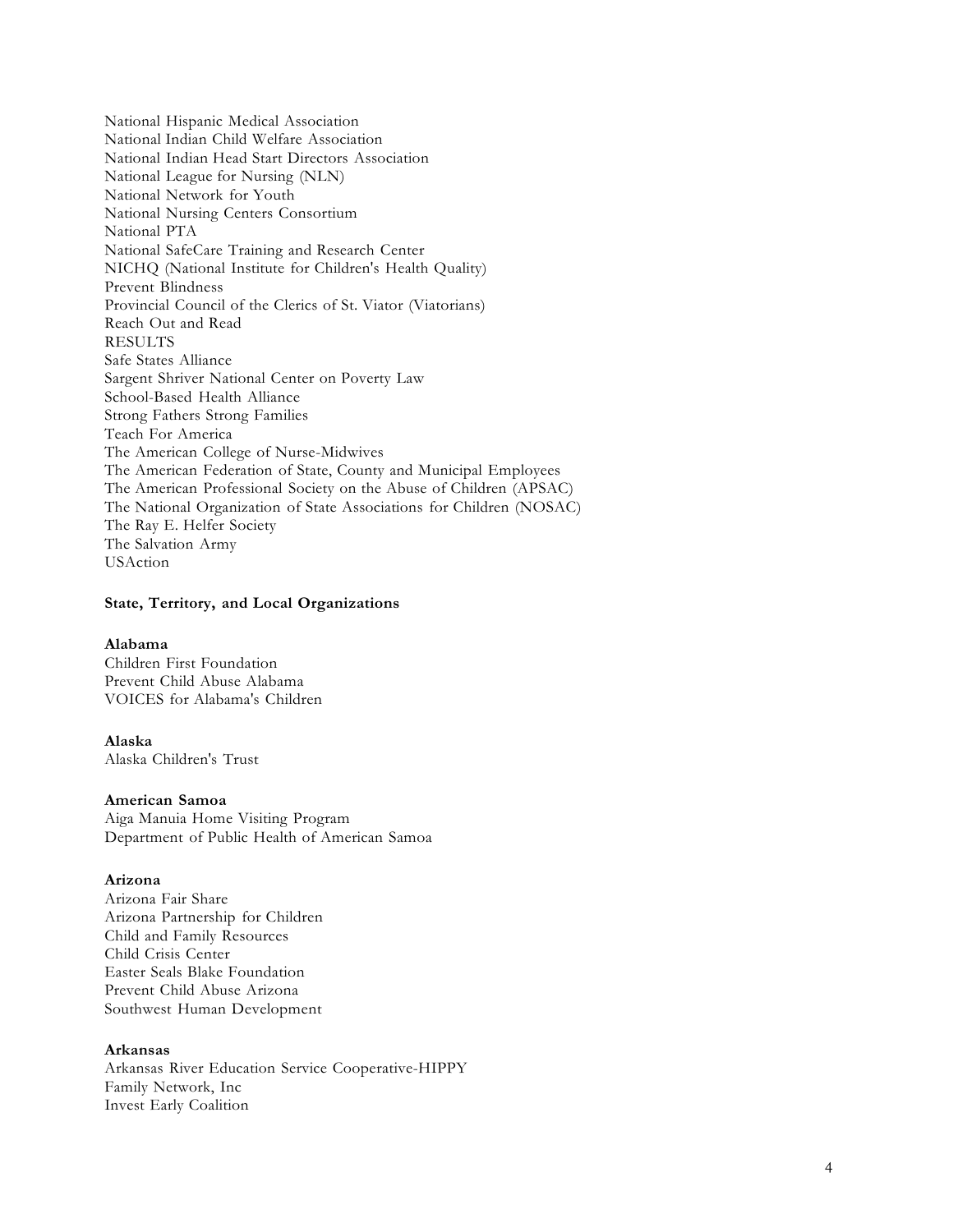Inspired Communities Foundation KidSPOT HIPPY Parents as Teachers, Fort Smith Public Schools

## **California**

Alameda County, California California Fair Share Child Advocates of Nevada County/Foothills and Truckee Healthy Babies Program Children Now Children's Defense Fund California Early Edge California First 5 Association of California Lake County Tribal Health Consortium , Inc. Los Angeles County Perinatal Mental Health Task Force Maternal and Child Health Access National Center on Shared Leadership Inc. Next Generation Parents Anonymous Inc. SHIELDS For Families Solano County, California Strengthening Families All Around the World, Inc. The Atlas Family Foundation The Los Angeles Trust for Children's Health Waterman & Associates

# **Colorado**

Children's Hospital Colorado Colorado Association For Infant Mental Health (CoAIMH) Colorado Association of Local Public Health Officials Colorado Children's Campaign Colorado Fair Share Colorado Parent & Child Foundation Denver Health Denver Preschool Program Focus Points Family Resource Center La Llave Family Resource Center, Inc. Qualistar Colorado The Early Childhood Council of Boulder The Kempe Foundation United Way of Larimer County

# **Connecticut**

All Our Kin, Inc. Bridgeport Child Advocacy Coalition Bridgeport Public Schools Child and Family Guidance Center Co-Chair Connecticut Child Fatality Review Panel Coalition for New Britain's Children Connecticut Association for Human Services Connecticut Early Childhood Alliance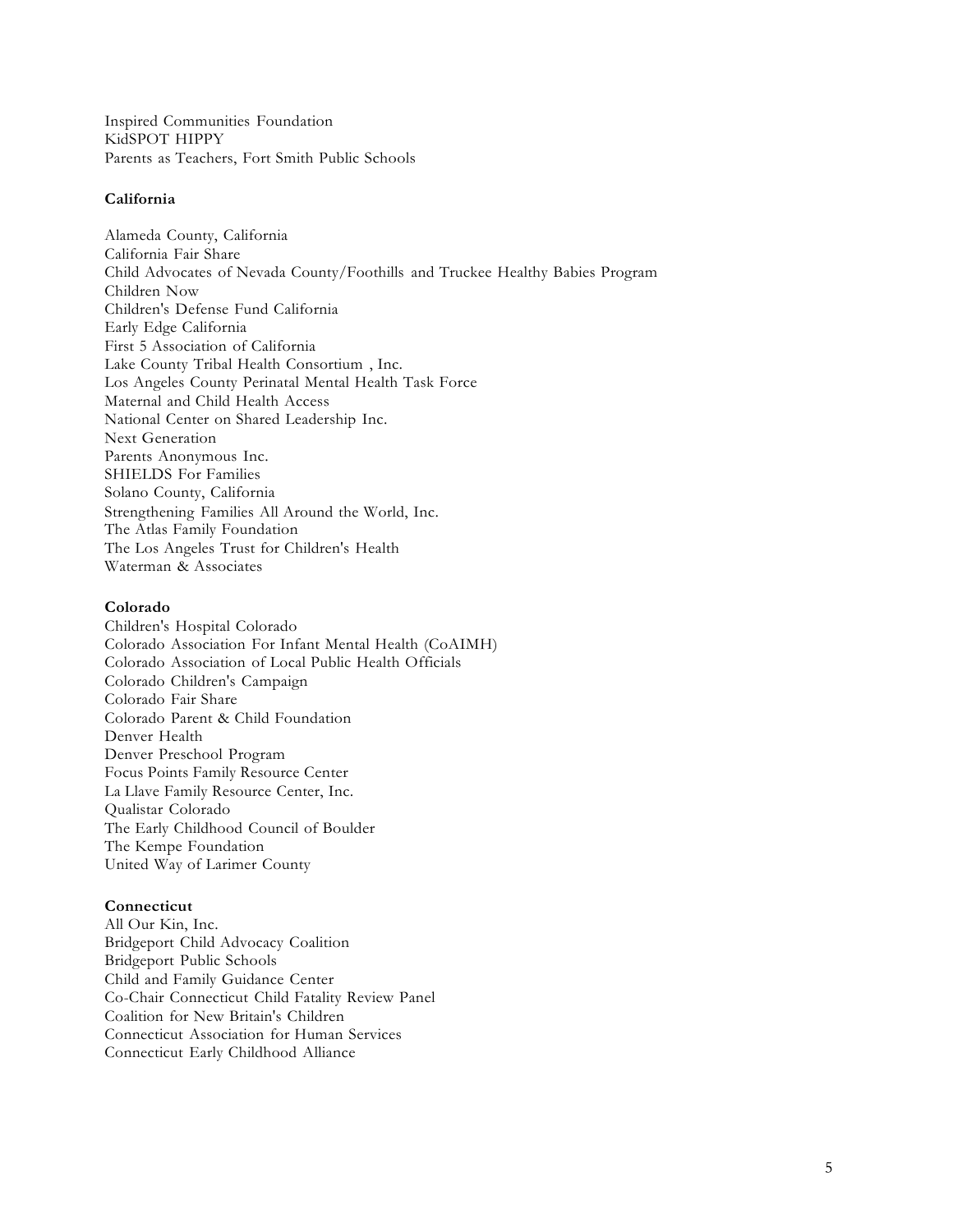Connecticut Local Administrators of Social Services, Inc. Connecticut Voices for Children ConnPAT (Connecticut Parents as Teachers/State Office) Family Centered Services of CT, Inc. Madonna Place, Inc. Middlesex United Way New Haven Early Childhood Council Optimus Health Care, Inc. The Charlotte Hungeford Hospital Center for Youth and Families The Plymouth Early Childhood Council United Community and Family Services, Inc. United Way of Connecticut Visiting Nurse Association of Southeastern Connecticut Wellmore Behavioral Health

# **District of Columbia**

DC Action for Children Mary's Center for Maternal & Child Care

# **Delaware**

Children & Families First Prevent Child Abuse Delaware

# **Florida**

Catalyst Miami Champions for Children, Inc. Florida Association of Healthy Start Coalitions, Inc. Florida CHAIN Florida Children's Council Florida Fair Share Healthy Start of South West Florida The Children's Campaign The Children's Trust The Ounce of Prevention Fund of Florida Voices For Florida

#### **Georgia**

BELL Early Learning "PAT" Program Chatham County Safety Net Planning Council Family Support Council Inc. Georgia Association on Young Children Georgia Head Start Association Interfaith Children's Movement, Inc. Prevent Child Abuse Georgia The Georgia Early Education Alliance for Ready Students (GEEARS) United Way of Greater Atlanta Voices for Georgia's Children

## **Hawaii**

Child & Family Services Hawaii Family Support Institute Hawaii State Legislature's Keiki Caucus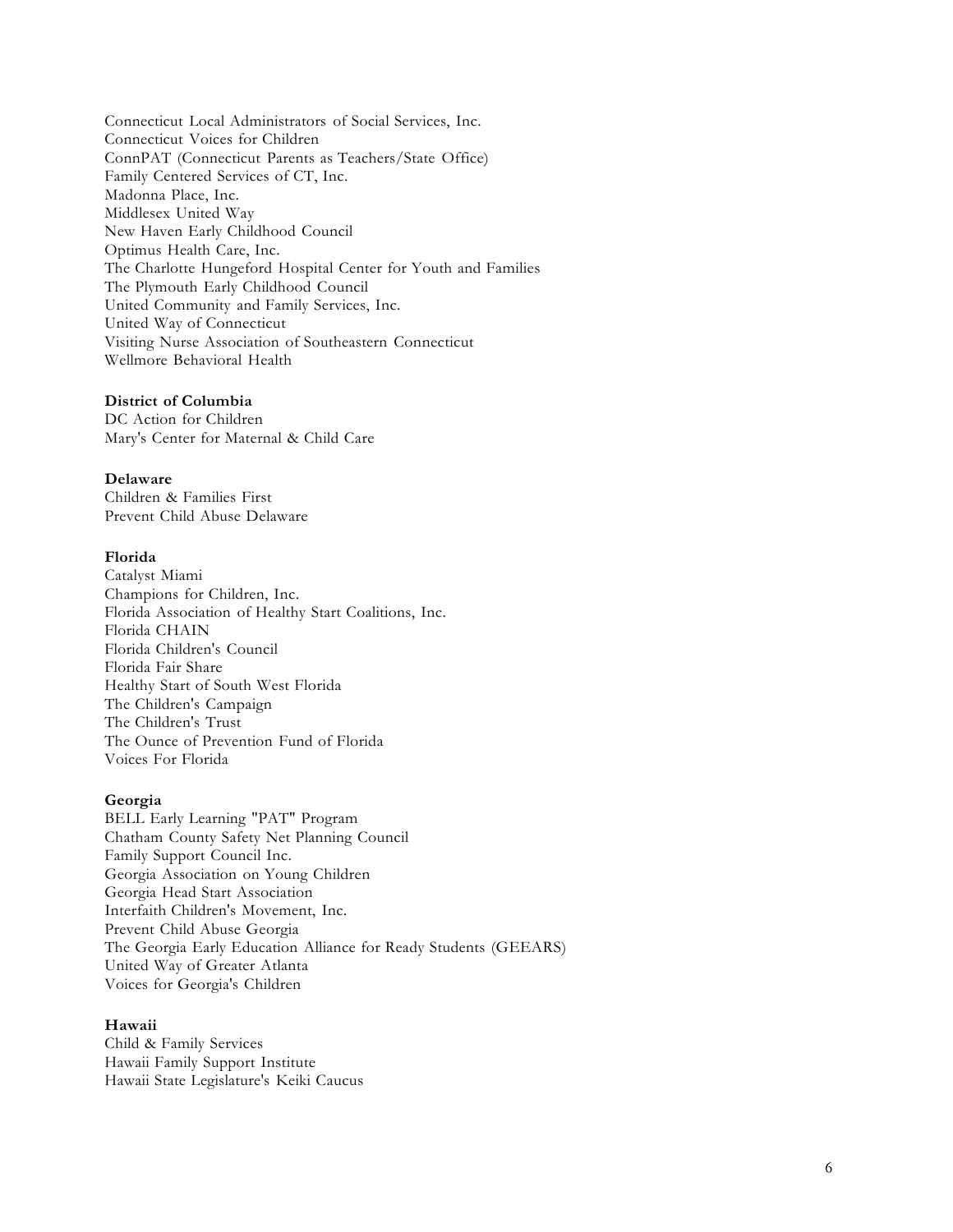Keiki O Ka 'Aina Family Learning Centers Senator Suzanne Chun Oakland, Hawaii State Senate

#### **Idaho**

Idaho Head Start Association

# **Illinois**

Austin Peoples Action Center Business and Professional People for the Public Interest Chicago Medical-Legal Partnership for Children Child Abuse Council Child Care Association of Illinois Children's Home + Aid Children's Home Association ChildServ Collaboration for Early Childhood Erikson Institute EverThrive Illinois Family Focus, Inc. Family Service and Mental Health Center of Cicero Health & Medicine Policy Research Group Healthy Families Chicago Illinois Action for Children Illinois Department of Children and Family Services Illinois Fair Share Illinois Head Start Association Illinois Occupational Therapy Association (ILOTA) Illinois Public Health Association Kohl Children's Museum of Greater Chicago Latino Policy Forum Macon County Health Department Metropolitan Family Services New Moms, Inc. One Hope United Parenthesis Family Center POWER-PAC (Parents Organized to Win, Educate and Renew-Policy Action Council) Prevent Child Abuse Illinois SPEED Early Learning Center Stephenson County Health Department The Children's Center of Cicero-Berwyn Through A Child's Eyes Prekindergarten Program Voices for Illinois Children The Ounce of Prevention Fund

# **Indiana**

Family & Children's Center, Inc. The Journey

# **Iowa**

Child and Family Policy Center Children's Square USA Crittenton Center Healthy Families Lyon County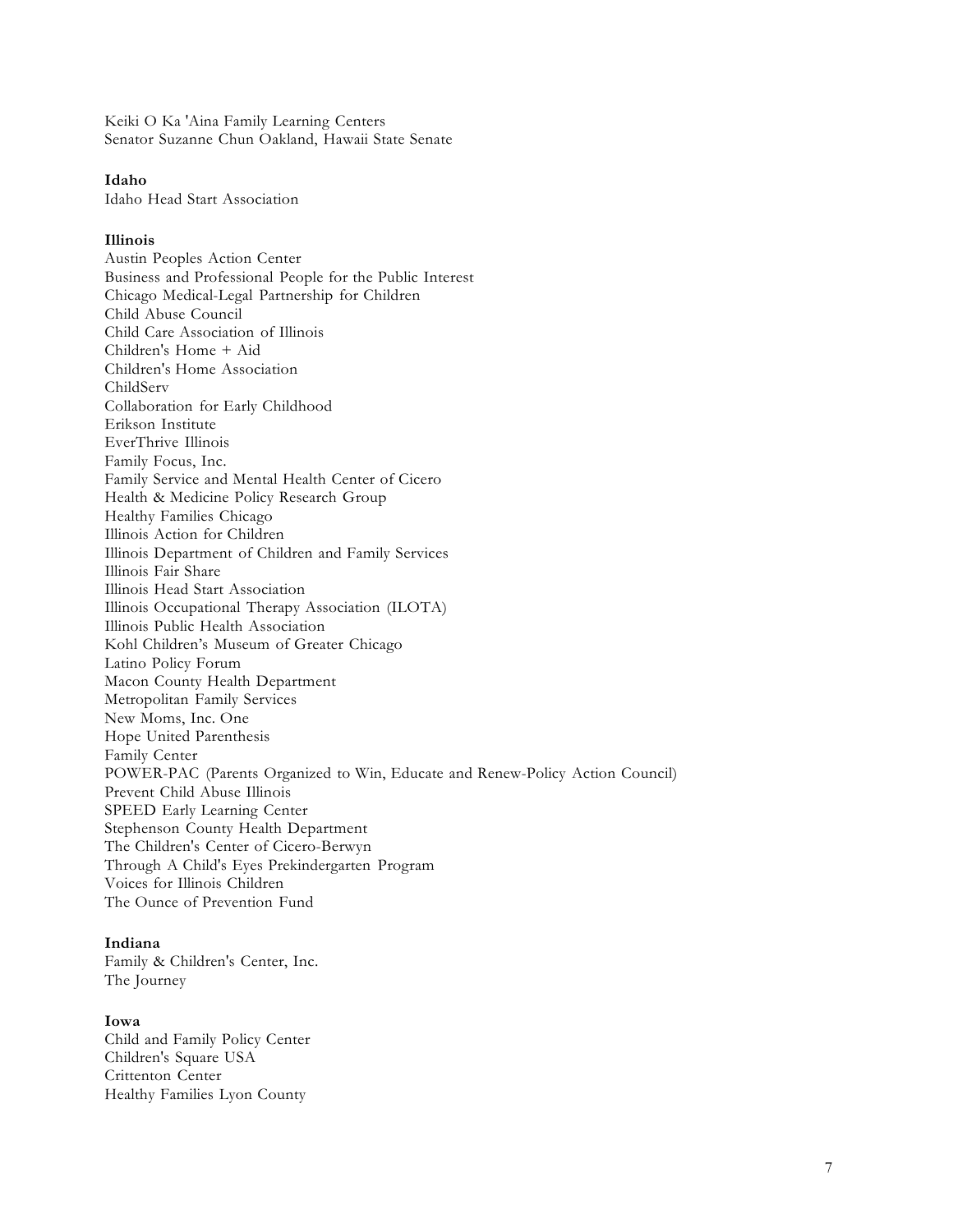Iowa Association for the Education of Young Children Iowa Association of Infant and Early Childhood Mental Health Iowa Chapter of the American Academy of Pediatrics Iowa Community Action Association (ICAA) Iowa Head Start Association Lutheran Services in Iowa NAMI Greater Des Monies Positive Family-Home Visiting Prevent Child Abuse Iowa Promise Partners Siouxland District Health Department Siouxland Human Investment Partnership (SHIP) Visiting Nurse Association Visiting Nurse Services of Iowa

#### **Kansas**

Beloit Parents as Teachers Dominican Sisters Ministry of Presence Kansas Action for Children Kansas Children's Service League Kansas Parents as Teachers Association Mother & Child Health Coalition (also serving Missouri) Multilingual Educational Services The Family Conservancy

# **Kentucky**

Brighton Center, Inc. Family & Children's Place Kentucky Youth Advocate Kentucky's Voice for Early Childhood Metro United Way Prevent Child Abuse Kentucky United Way of Greater Cincinnati & Northern Kentucky

# **Louisiana**

Louisiana Partnership for Children and Families Policy Institute for Children Prevent Child Abuse Louisiana

# **Maine**

Maine Community Action Association Alliance for Children's Care Education and Support Services (Maine ACCESS) Child Care Services of York County Community Concepts, Inc. House Assistant Majority Leader Sara Gideon, Maine House of Representatives House Majority Leader Jeff McCabe, Maine House of Representatives Maine Children's Alliance Maine Children's Trust Maine Families Androscoggin Home Visiting Program- Maine Maine Families York County Representative Aaron Frey, Maine House of Representatives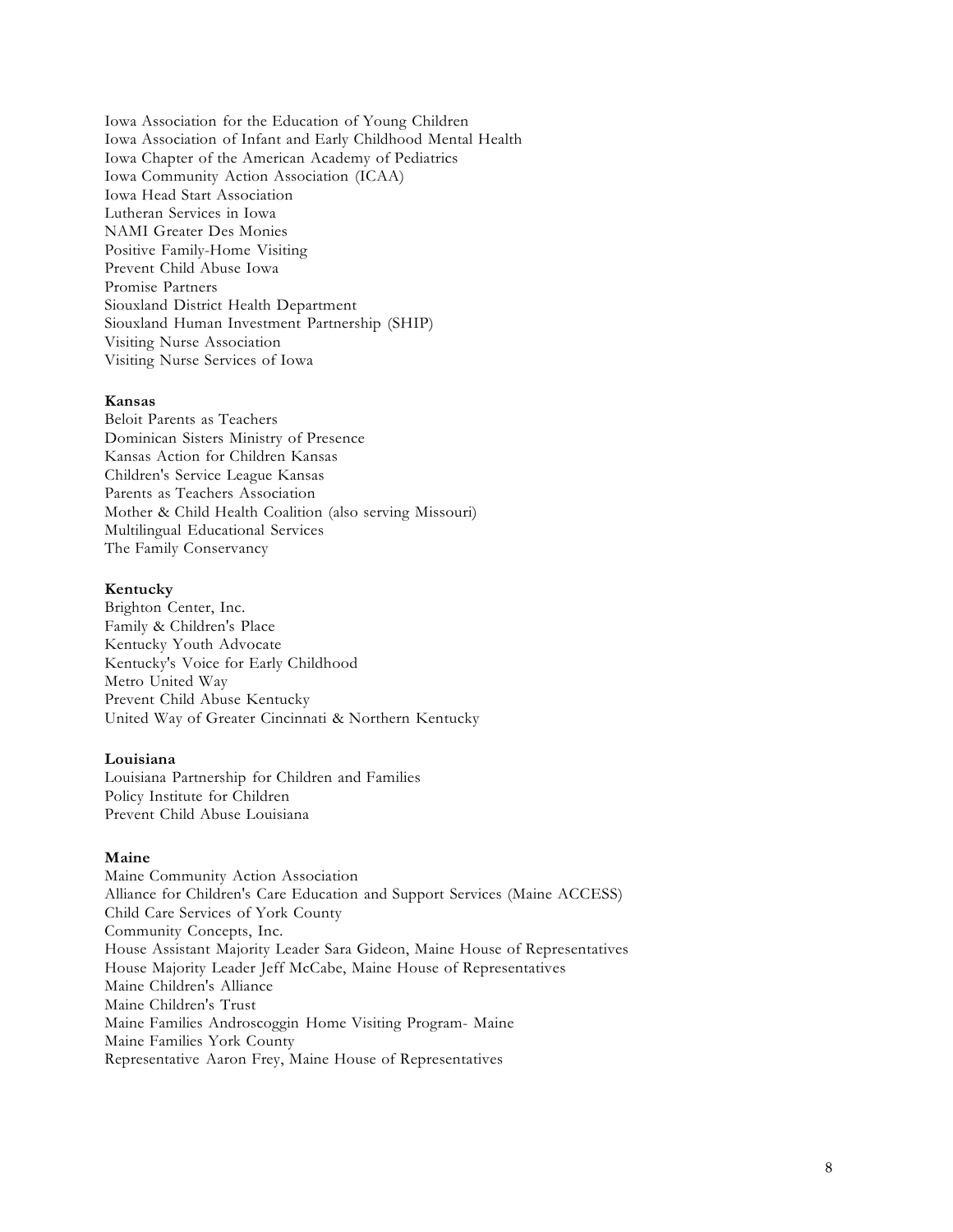Representative Adam Goode, Maine House of Representatives Representative Andrew McLean, Maine House of Representatives Representative Ann Peoples, Maine House of Representatives Representative Anne-Marie Mastraccio, Maine House of Representatives Representative Arthur Verow, Maine House of Representatives Representative Barry Hobbins, Maine House of Representatives Representative Ben Chipman, Maine House of Representatives Representative Brian Hubbell, Maine House of Representatives Representative Catherine Nadeau, Maine House of Representatives Representative Christine Powers, Maine House of Representatives Representative Chuck Kruger, Maine House of Representatives Representative Craig Hickman, Maine House of Representatives Representative Deane Rykerson, Maine House of Representatives Representative Denise Harlow, Maine House of Representatives Representative Diane Russell, Maine House of Representatives Representative Drew Gattine, Maine House of Representatives Representative Erik Jorgensen, Maine House of Representatives Representative Gay Grant, Maine House of Representatives Representative Henry Beck, Maine House of Representatives Representative Janice Cooper, Maine House of Representatives Representative Jeff McCabe, Maine House of Representatives Representative Jennifer DeChant, Maine House of Representatives Representative Joan Welsh, Maine House of Representatives Representative John Schneck, Maine House of Representatives Representative Justin Chenette, Maine House of Representatives Representative Kimberly Monaghan-Derrig, Maine House of Representatives Representative Linda Sanborn, Maine House of Representatives Representative Lori Fowle, Maine House of Representatives Representative Louis Luchini, Maine House of Representatives Representative Margaret Rotundo, Maine House of Representatives Representative Mark Dion, Maine House of Representatives Representative Matthea Daughtry, Maine House of Representatives Representative Matthew Moonen, Maine House of Representatives Representative Matthew Peterson, Maine House of Representatives Representative Michael Devin, Maine House of Representatives Representative Michael Shaw, Maine House of Representatives Representative Michel Lajoie, Maine House of Representatives Representative Paul Gilbert, Maine House of Representatives Representative Peter Stucky, Maine House of Representatives Representative Ralph Chapman, Maine House of Representatives Representative Richard Farnsworth, Maine House of Representatives Representative Robert Saucier, Maine House of Representatives Representative Roberta Beavers, Maine House of Representatives Representative Ryan Tipping-Spitz, Maine House of Representatives Representative Scott Harmann, Maine House of Representatives Representative Stanley Short, Maine House of Representatives Representative Stephen Stanley, Maine House of Representatives Representative Terry Morrison, Maine House of Representatives Representative Thomas Longstaff, Maine House of Representatives Representative Victoria Kornfield, Maine House of Representatives Representative Walter Kumiega,Maine House of Representatives Representative William Noon, Maine House of Representatives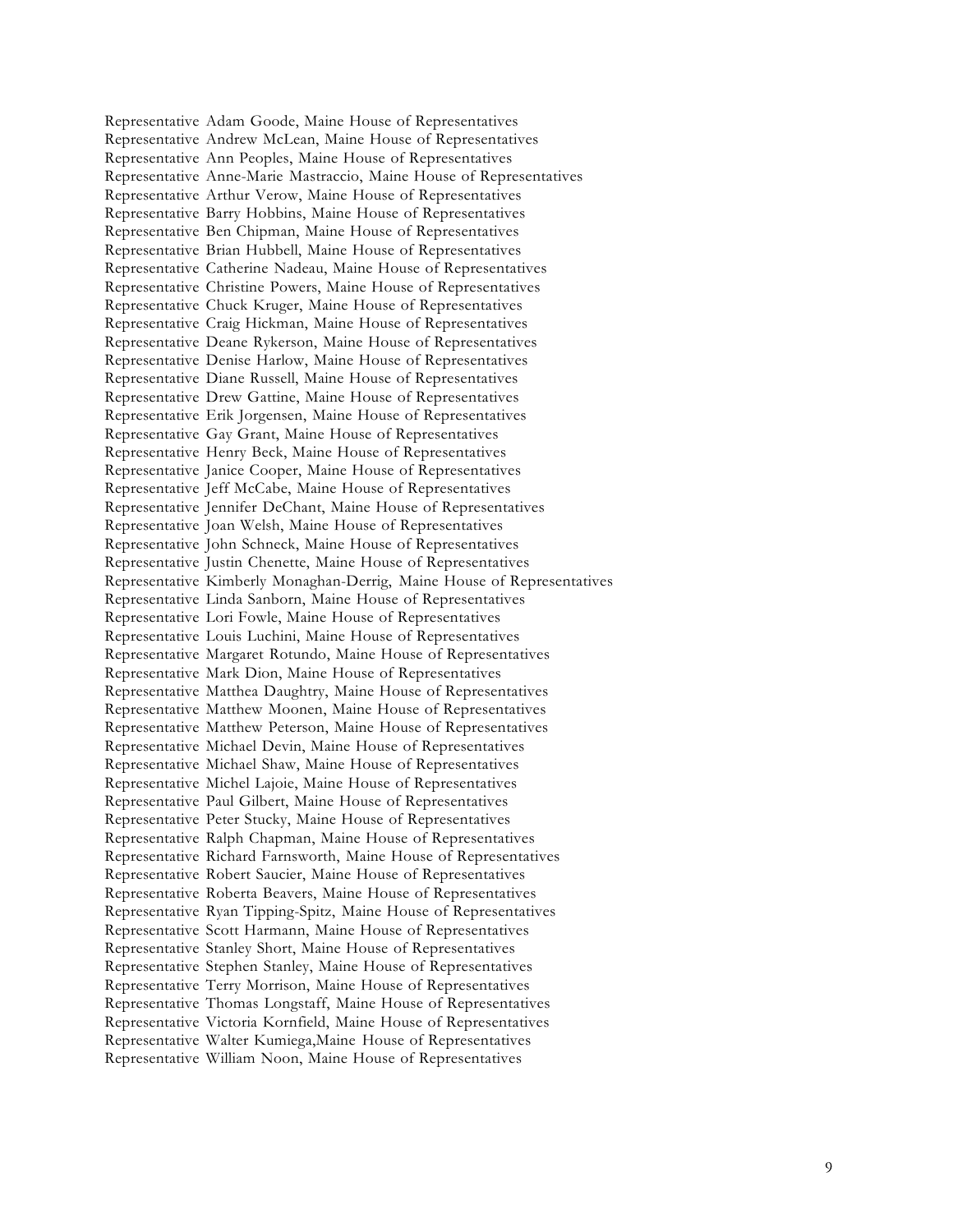Senator Anne Haskell, Maine State Senate Senator Geoff Gratwick, Maine State Senate Senator James Dill, Maine State Senate Senator Nathan Libby, Maine State Senate Senator Rebecca Millett, Maine State Speaker Mark Evans, Maine House of Representatives

### **Maryland**

Abilities Network Advocates for Children and Youth Baby's Bounty (also serving Nevada) Center for Children, Inc. Dorchester County Health Department Family League of Baltimore Maryland Family Network The Family Tree, Inc.

#### **Massachusetts**

Massachusetts Citizens for Children Massachusetts Fair Share Reach Out and Read Massachusetts Square One YWCA of Western Massachusetts

#### **Michigan**

Andrea Krause, Montcalm County Prosecuting Attorney Berrien County Health Department Nurse-Family Partnership Program Catholic Charities West Michigan Family Futures, Kent County Family Futures, Kent County Michigan First Steps Free Clinics of Michigan Great Start Collaborative of Kent Institute for Population Health (IPH) Interfaith Strategy for Advocacy and Action in the Community (ISAAC) Joy-Southfield Community Development Corp. Kalamazoo County Great Start Collaborative Michigan Council for Maternal and Child Health Michigan League for Public Policy Michigan Public Health Institute Michigan's Children MomsBloom Southwestern Medical Clinic/Lakeland Medical Practices Spaulding for Children St. Luke's Episcopal Church: Spirituality in Action The Leelanau Children's Center United Way of Southeastern Michigan Westside Mothers YWCA of Kalamazoo

#### **Minnesota**

Benton County Human Services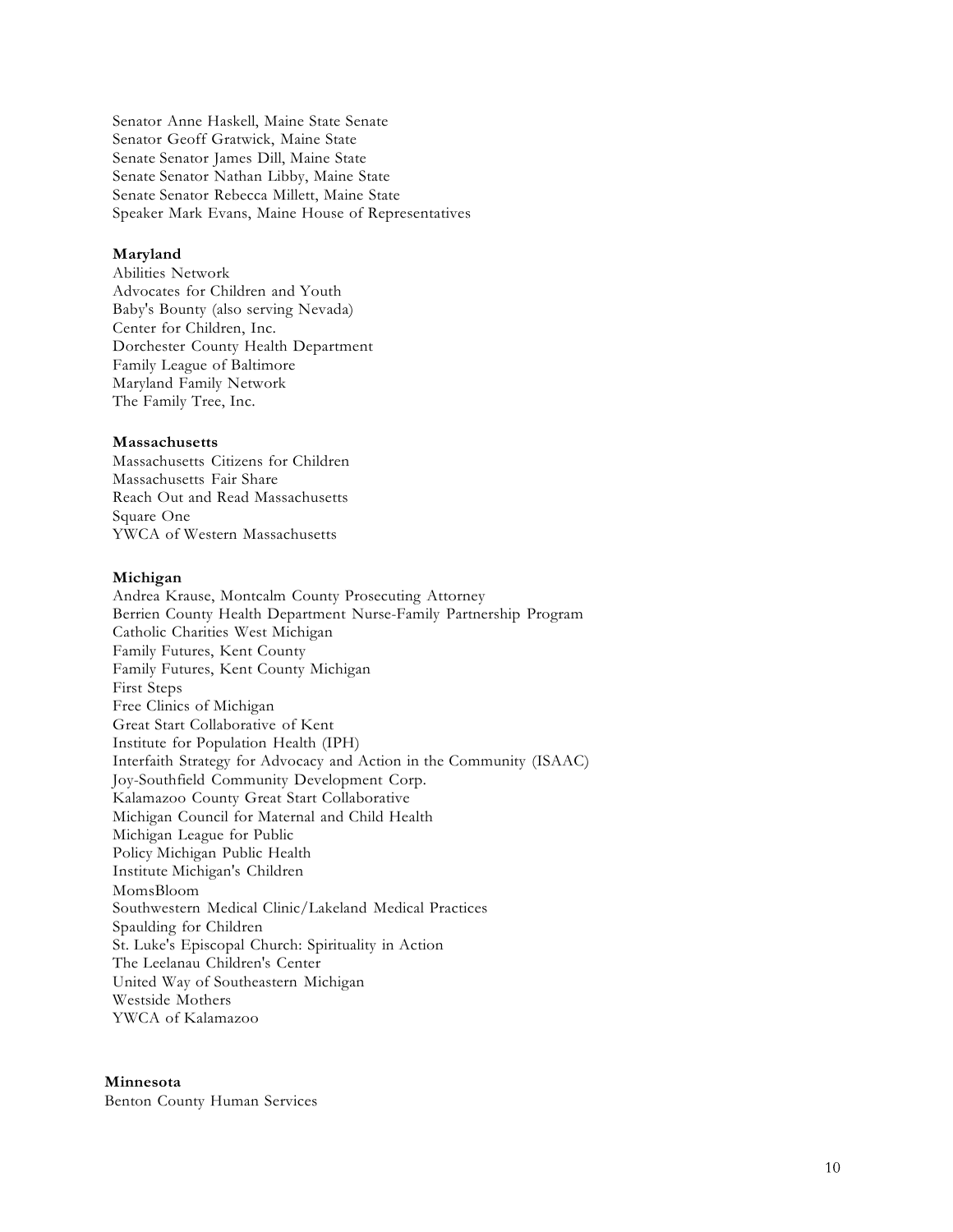Bloomington Public Health Carlton County Public Health & Human Services Children's Defense Fund Minnesota Headway Emotional Health Services HEAL Institute Hennepin County, Minnesota Human Services of Fairbault & Martin Counties LifeCare Public Health Local Public Health Association of MN Meeker-McLeod-Sibley Community Health Services Mille Lacs County Community Health Services Minnesota Coalition for Targeted Home Visiting Minnesota Health Department MN-Nobles County Community Services Public Health Unit MVNA Otter Tail Public Health Saint-Paul-Ramsey County Public Health Southwest Health and Human Services Public Health Stearns County Human Services The Greater Minneapolis Crisis Nursery West Central Initiative Wright County Human Services-Public Health Division

# **Mississippi**

Children's Defense Fund Southern Regional Office Community Students Learning Center Mississippi Forum on Children & Families Mississippi Chapter, American Academy of Pediatrics

# **Missouri**

Alliance for Childhood Education Child Care Aware of Missouri Columbia/Boone County Public Health and Human Services; Social Services; Healthy Families America Crawford County Parents as Teachers First Chance for Children Great Circle Lutheran Family & Children's Services of Missouri Maternal, Child and Family Health Coalition Missouri Children's Leadership Council Missouri KidsFirst Vision for Children at Risk Whole Kids Outreach

# **Montana**

Alliance for Youth, Inc. Child Care Resources Montana Association for the Education of Young Children, MtAEYC Montana Children's Trust Fund Prevent Child Abuse Montana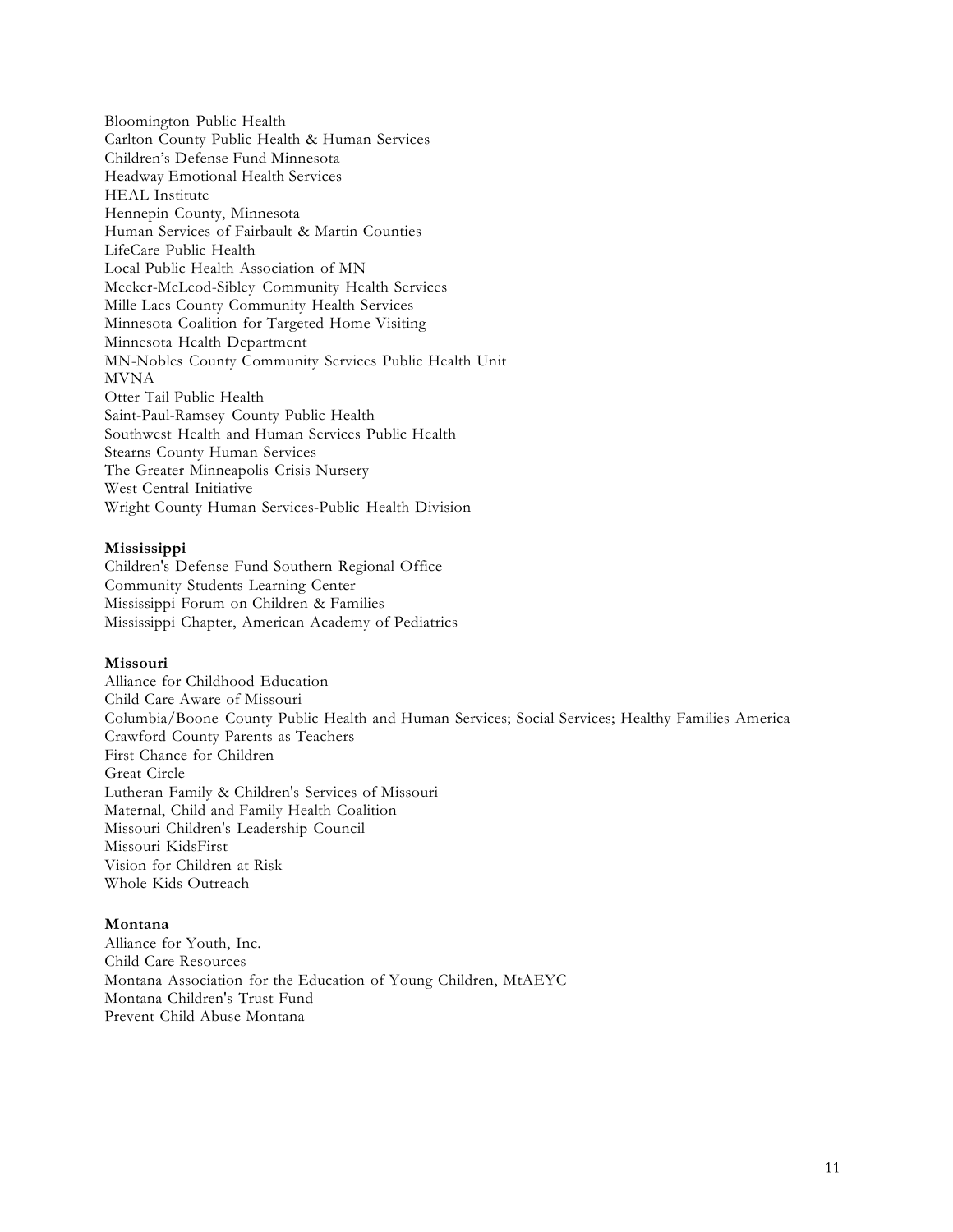# **Nebraska**

Healthy Families America Program for Gage and Jefferson Counties Healthy Families America, Nebraska Panhandle Southeast District Health Department Visiting Nurse Association

# **Nevada**

Andson, Inc. Children's Advocacy Alliance (NV) Community Chest, Inc. Family to Family Connection Foundation for Positively Kids Las Vegas Urban League Nevada Institute for Children's Research and Policy Nevada Partners, Inc. Prevent Child Abuse Nevada

# **New Hampshire**

Child and Family Services of New Hampshire Community Action Program Belknap-Merrimack Counties Inc. Coos Coalition for Young Children and Families Darthmouth-Hichcock Keene New Hampshire Children's Trust/Prevent Child Abuse New Hampshire NH Arts Learning Network NH Kids Count VNA at HCS

#### **New Jersey**

Advocates for Children of New Jersey Assemblywoman Carolina Casagrande, 11th Legislative District, NJ General Assembly Bridge Wellness Services Burlington County Community Action Program (BCCAP) Camden County Department of Children's Services Caring for Kids, Inc. Center for Autism and Early Childhood Mental Health at Montclair State University Central Jersey Family Health Consortium Coalition of Infant/Toddler Educators Cornerstone Family Programs Court Appointed Special Advocates of NJ Faith in New Jersey Family Connections, Inc. Family Service Association Family Voices NJ NJ Early Care & Education Alliance Passaic Family Head Start Prevent Child Abuse New Jersey Robins' Nest Inc. Southern New Jersey Perinatal Cooperative St. Francis Community Center Statewide Parent Advocacy Network Visiting Nurse Association Health Group (VNAHG)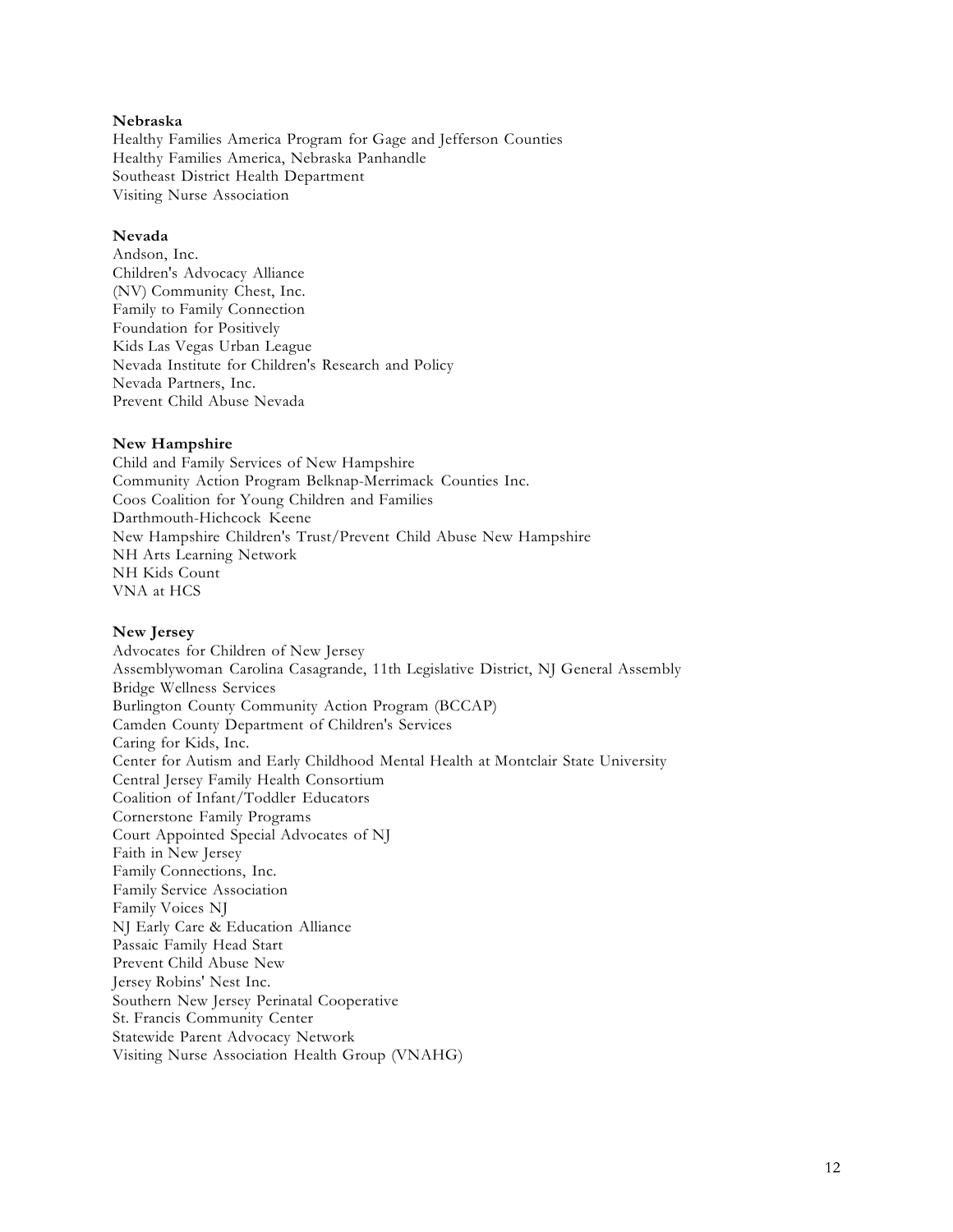# **New Mexico**

Native American Community Academy New Mexico Association for the Education of Young Children New Mexico Voices for Children Para Los Ninos UNM New Mexico Child Abuse Prevention Partnership (UNM NM-CAPP)

#### **New York**

Advocates for Children of New York

#### ANDRUS

Assemblymember Phil Steck, 110th District, New York State Assembly Assemblymember Sandy Galef, 95th District, New York State Assembly Assemblymember Aravella Simotas, 36th District, New York State Assembly Assemblymember Barbara Lifton, 125th District, New York State Assembly Assemblymember Barbara M. Clark, 33rd District, New York State Assembly Assemblymember Bill Magee, 121st District, New York State Assembly Assemblymember Charles Lavine, 13th District, New York State Assembly Assemblymember David Buchwald, 93rd District, New York State Assembly Assemblymember David G. McDonough, 14th District, New York State Assembly Assemblymember Deborah J. Glick, 66th District, New York State Assembly Assemblymember Edward Ra, 19th District, New York State Assembly Assemblymember Frank Skartados, 104th District, New York State Assembly Assemblymember Fred W. Thiele Jr. Assemblymember James Skoufis, 99th District, New York State Assembly Assemblymember Jeffrey Dinowitz, 81st District, New York State Assembly Assemblymember John T. McDonald III, 108th District, New York State Assembly Assemblymember Linda B. Rosenthal, 67th District, New York State Assembly Assemblymember Luis R. Sepulveda, 87th District, New York State

Assembly Assemblymember Margaret Markey, 30th District, New York State Assembly Assemblymember Matthew Titone, 61st District, New York State assembly Assemblymember Michael DenDekkker, 34th District, New York State Assembly Assemblymember Michaelle C. Solages, 22nd District, New York State Assembly Assemblymember Nily Rozic, 25th District, New York State Assembly Assemblymember Patricia Fahy, 109 District, New York State Assembly Assemblymember Richard N. Gottfried, 75th District, New York State Assembly Assemblymember Robert K. Sweeney, 11th District, New York State Assembly Assemblymember Shelley Mayer, 90th District, New York State Assembly Assemblymember Steve Englebright, 4th District, New York State Assembly Assemblymember Steve Otis, 91st District, New York State Assembly Assemblymember Vivian E. Cook, 32nd, New York State Assembly Assemblymember Walter Mosley, 57th District, New York State Assembly Assemblymember William Scarborough, 29th District, New York State Assembly Assemblymember Amy Paulin, 88th District, New York State Assembly Behavioral Health Services North, Inc. Center for Children's Initiatives Child Care Council of Suffolk Inc. Center for Children's Initiatives

Children's Defense Fund New York

Church Women United in New York State

Citizens' Committee for Children of New York

Coalition for Children's Mental Health Services

Community Maternity Services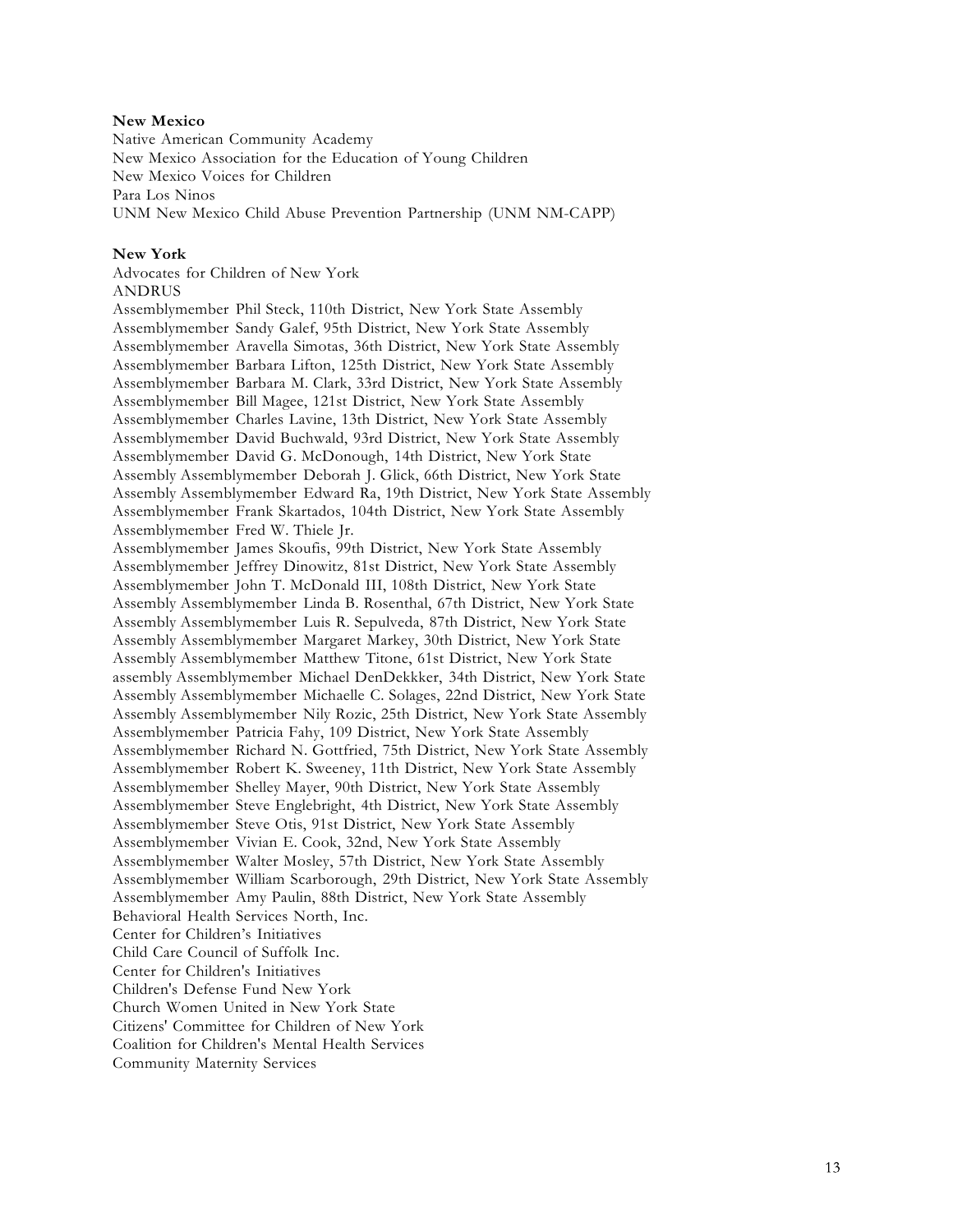Docs For Tots Dutchess County Healthy Families & Community Health Worker Programs Early Care & Learning Council New York Zero-to-Three Network New Yorkers for Accessible Health Coverage Prevent Child Abuse New York Public Health Solutions Schuyler Center for Analysis and Advocacy Senator Daniel Squadron, New York State Senate Senator Timothy M. Kennedy, 63rd District, New York State Senate The Children's Agenda The Children's Aid Society United Way of Buffalo & Erie County United Way of Greater Rochester Visiting Nurse Service of New York Westchester Children's Association Winning BeginningNY coaltion

# **North Carolina**

Black Child Development Institute of Greensboro, Inc. Children's Home Society of North Carolina Every Woman Southeast Coalition (also serves South Carolina, Louisiana, Mississippi, Alabama, Florida, Tennessee, and Georgia) Family Resource Center of Raleigh, Inc. Goldsboro Pediatrics, PA Guilford County Coalition on Infant Mortality Hertford County Public Health Authority NC Child North Carolina Early Childhood Foundation North Carolina Justice Center Prevent Child Abuse North Carolina Robeson County Health Department Rockingham County Partnership for Children The Regional Support Center of the NC Foundation for Advanced Health Programs

## **North Dakota**

Lutheran Social Services of North Dakota

# **Northern Mariana Islands**

CNMI H.O.M.E. Visiting Program

# **Ohio**

4C for Children Children's Defense Fund-Ohio Cincinnati Early Learning Centers Inc. Cincinnati Union Bethel Cincinnati-Hamilton County Community Action Agency Easter Seals- Youngstown Ohio Every Child Succeeds Faces Without Places GroundWork Healthy Fathering Collaborative of Greater Cleveland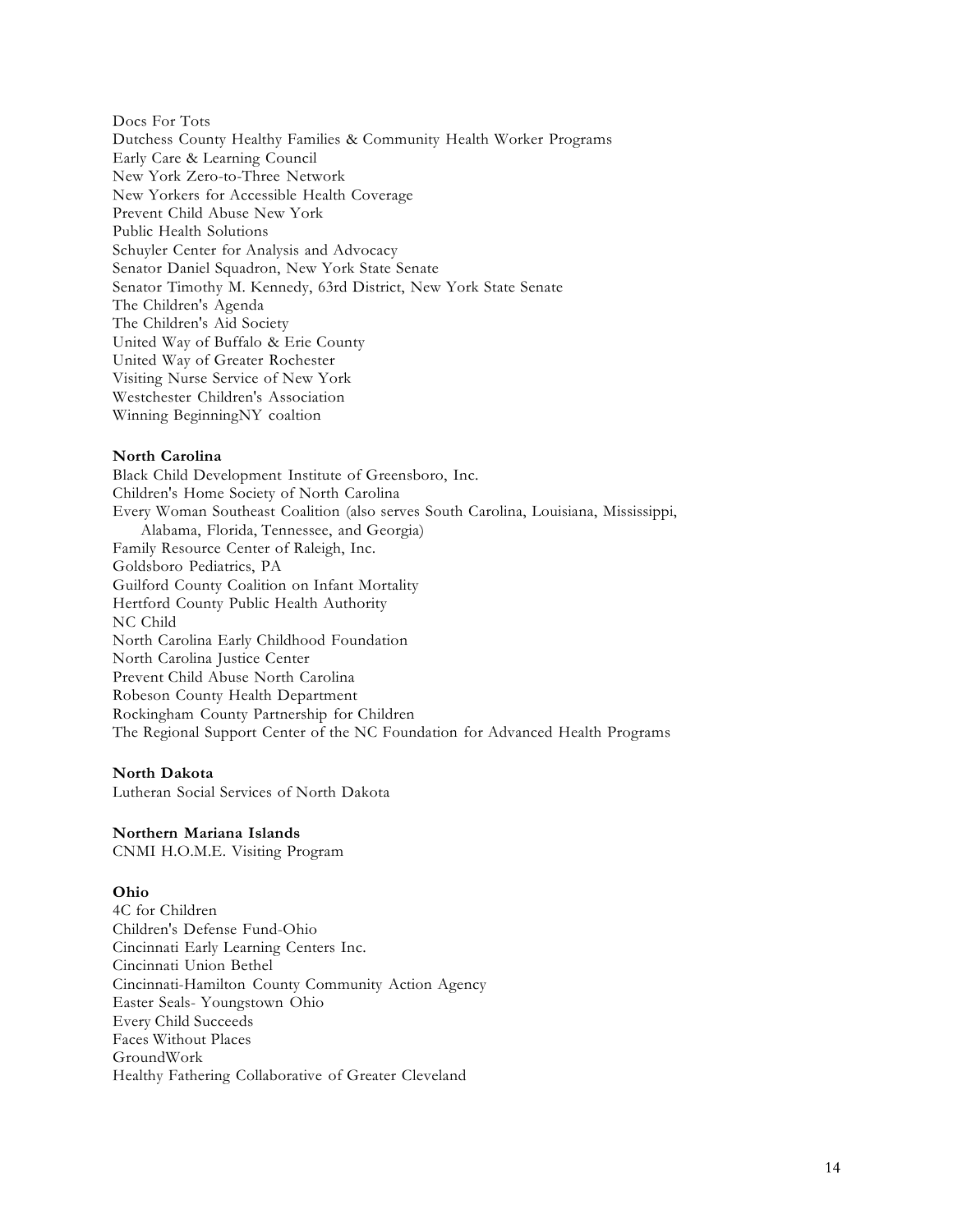Ohio Chapter, American Academy of Pediatrics Ohio Children's Foundation Ohio Family and Children First Coordinators Association Public Children Services Association of Ohio ReadySetSoar Santa Maria Community Services, Inc. The Cincinnati Association for the Education of Young Children The Frank M. Tait Foundation The Ohio Partnership to Build Stronger Families United Way of Greater Cincinnati Voices for Ohio's Children Westland Ecumenical Community Food Pantry

#### **Oklahoma**

Latino Community Development Agency Northern Oklahoma Youth Services, Inc. Northwest Family Services Inc. Oklahoma City-County Health Department Oklahoma Counseling Association Parent Promise Prevent Child Abuse Oklahoma The Family Resource Program & The Total Dad

#### **Oregon**

Building Healthy Families Children First for Oregon Children's Trust Fund of Oregon Children's Institute Community Action Team Community in Action Dan Norris, Malheur County District Attorney Family Building Blocks Four Rivers Healthy Community Frontier Hub Healthy Families Klamath County Healthy Families of Douglas County Healthy Families Oregon House Speaker Tina Kotek, Oregon House of Representatives Insights Teen Parent Services Lifeways, Inc. Malheur County Health Department Malheur County Juvenile Department Malheur County WIC Program North Central ESD Early Education Ontario Police Department Oregon Child Development Coalition Oregon Head Start Association Parenting Now Representative Alissa Keny-Guyer, 46th District , Oregon House of Representatives Senator Elizabeth Steiner-Hayward, 17th District, Oregon State Senate Siskiyou Community Health Center TfP Therapeutic Services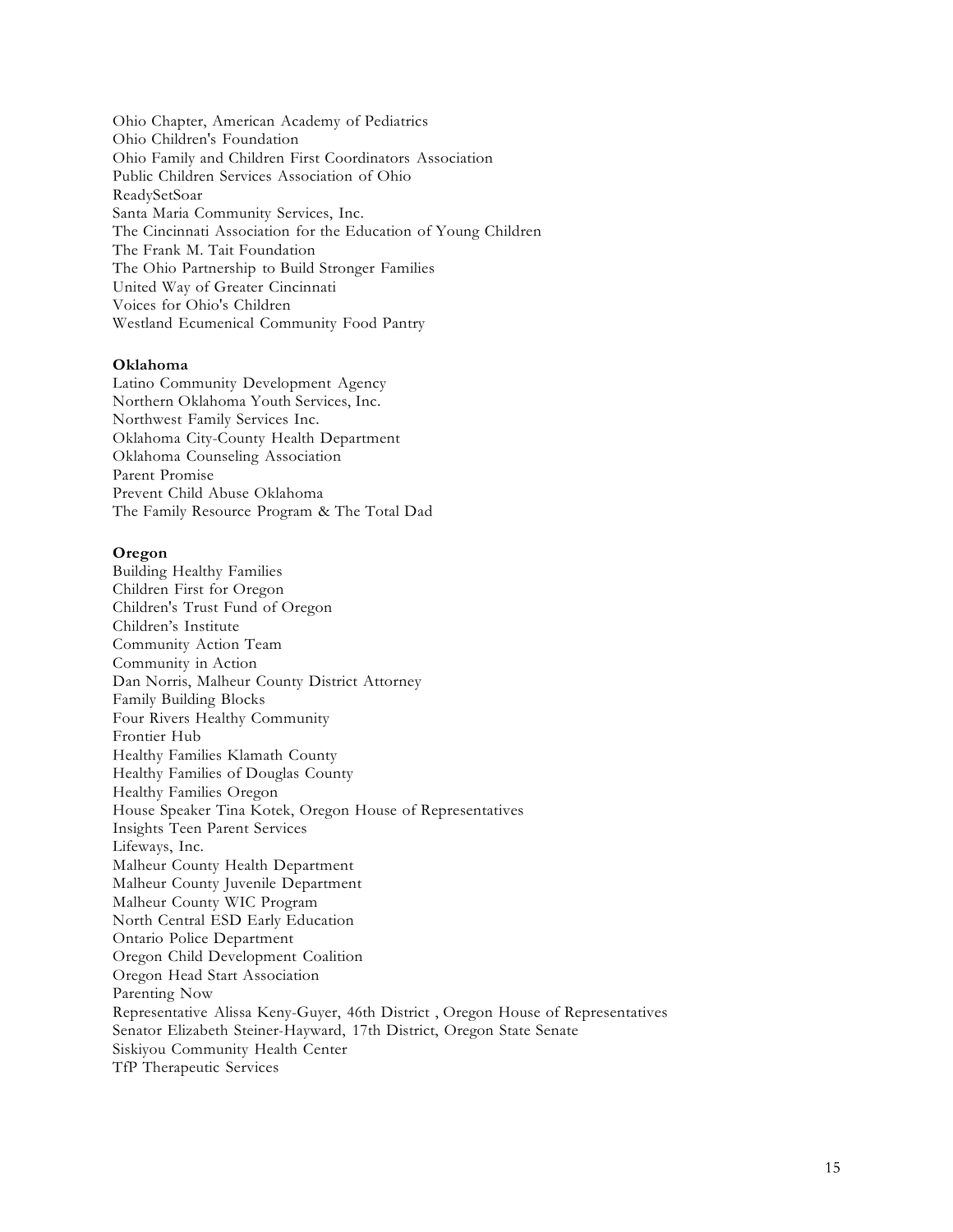United Way of Lane County

#### **Pennsylvania**

A Way Out AccessMatters Allies for Children Andrea Coleman-Betts Family Daycare Home Center for Schools and Communities Child Care Providers United - Pennsylvania Child, Home & Community, Inc. Conneaut School District Crisis Center North Domestic Violence Center of Chester Co Early Care and Education Consortium EOTC/Scranton Area Family Center Erie County Department of Health Family Design Resources, Inc. Family Support Alliance Familylinks HAVEN of Tioga County Healing Wounds Family support Group Healthy Family Partnership of Wyoming County Huntingdon House IU29 Early Intervention Program Jelly Bean Junction Daycare Kids First Affiliated Services Kids First Blair Co Lycoming County Children and Youth Maternity Care Coalition Mercer County Family Center Montgomery Early Learning Centers Muncy Valley Hospital Nationalities Service Center PA Coalition Against Domestic Violence PA Perinatal Partnership PathWays PA Pennsylvania Association for the Education of Young Children Pennsylvania Chapter, American Academy of Pediatrics Pennsylvania Child Care Association Pennsylvania Council of Children, Youth and Family Services Pennsylvania Council of Churches Pennsylvania Head Start Association Pennsylvania Home-Based Child Care Providers Association Pennsylvania Parents as Teachers Pennsylvania Partnerships for Children Perry County Family Center Pocono Medical Center PolicyLab at The Children's Hospital of Philadelphia Project Child Providence Connections Inc. Rehabilitation and Community Providers Ruth Williams Consulting, LLC

St. Martin Center Stop Abuse For Everyone Survivors, Inc.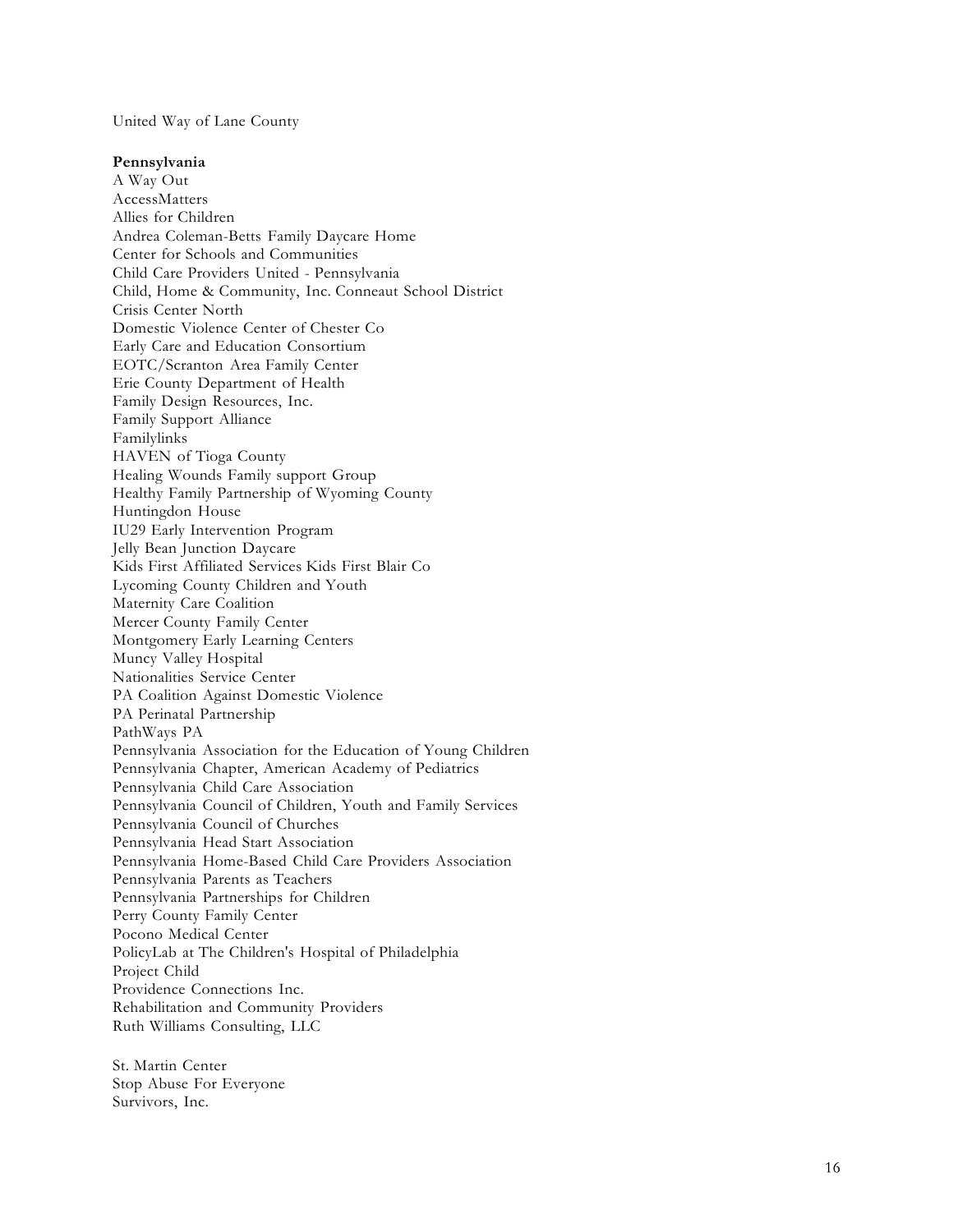The Cameron County Family Center The Pennsylvania District of Kiwanis International Venango County Human Services Women Against Abuse Women's Services, Inc.

# **Puerto Rico**

Mujeres de Islas, Inc. PRCría

# **Rhode Island**

Children's Friend Community Care Alliance Rhode Island KIDS COUNT RI Parent Information Network VNS Home Health Services

## **South Carolina**

Carolina Health Centers, Inc. Children's Trust of South Carolina GHS Nurse Family Partnership Institute for Child Success United Way Association of South Carolina

#### **South Dakota**

South Dakota Head Start Association

#### **Tennessee**

A VOICE for the Reduction of Poverty in Nashville and Beyond Centerstone of Tennessee Prevent Child Abuse Tennessee The Helen Ross McNabb Center

## **Texas**

Children's Defense Fund Texas Mental Health America of Texas Texans Care for Children TexProtects, The Texas Association for the Protection of Children United Way of the Coastal Bend

#### **Utah**

Children Service Society Prevent Child Abuse Utah Salt Lake CAP Head Start Salt Lake County Health Department The Learning Center for Families United Way of Salt Lake Voices for Utah Children Wasatch County Health Department

#### **Vermont**

Building Bright Futures Prevent Child Abuse Vermont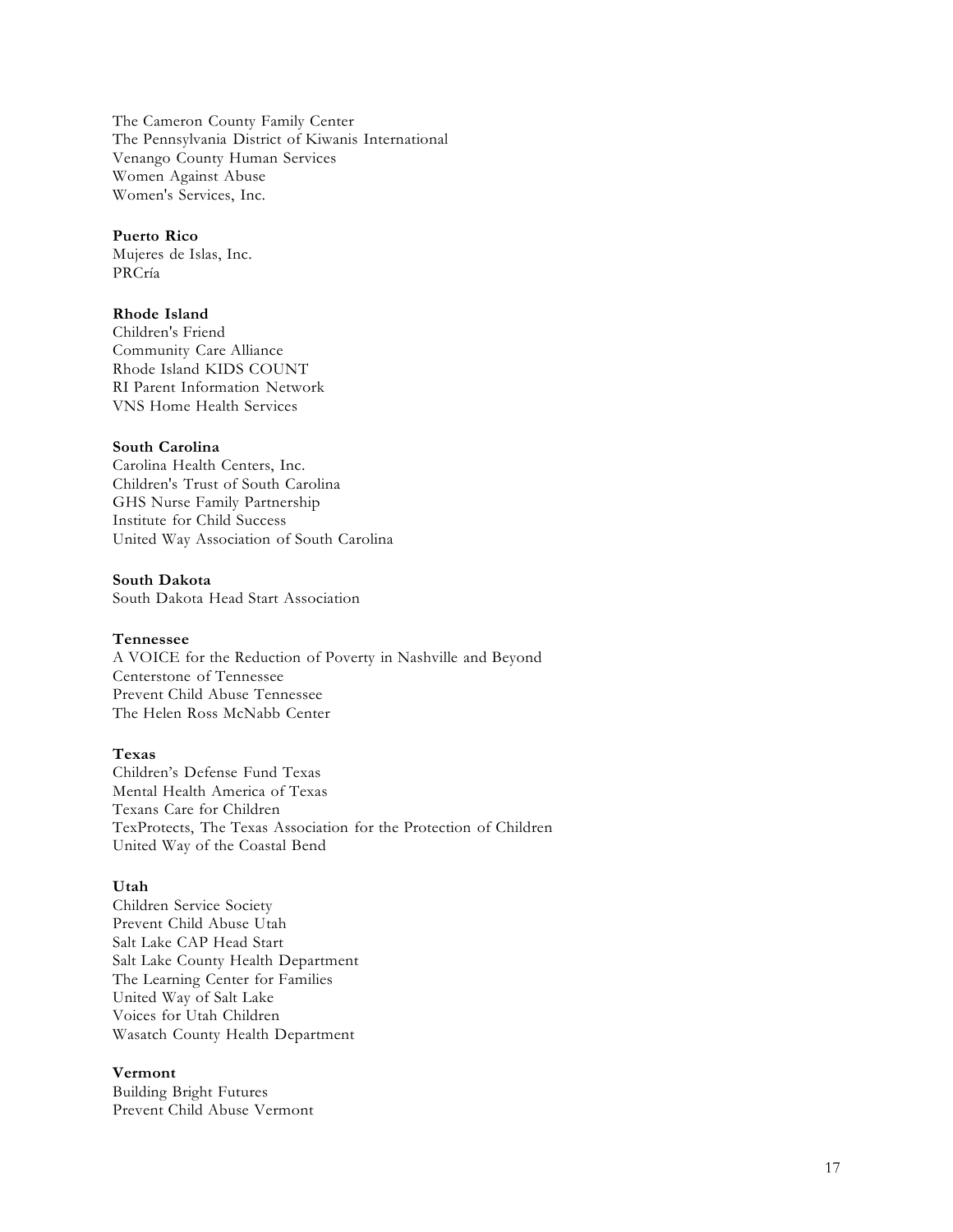# Let's Grow Kids

#### **Virginia**

American College of Nurse-Midwives, Virginia Affiliate CHIP of Virginia & Parents as Teachers State Office Greater Richmond Chamber Healthy Families Rappahannock Area HumanKind Prevent Child Abuse Virginia Rappahannock United Way Smart Beginnings Greater Richmond United Way of Greater Richmond & Petersburg Virginia Chapter, American Academy of Pediatrics Virginia Fair Share Virginia Interfaith Center for Public Policy Voices for Virginia's Children

#### **Washington**

Child Care Aware of WA Child Care Resources ChildStrive Community-Minded Enterprises Partners for Our Children Thrive by Five Washington United Way of King County WA Chapter, American Academy of Pediatrics Washington Dental Service Foundation Washington Head Start Association

#### **West Virginia**

Children's Home Society of West Virginia Monongalia County Starting Points Family Resource Center Partners in Community Outreach TEAM for West Virginia Children

#### **Wisconsin**

Brown County United Way Burnett County Home Visiting Program Children's Health Alliance of Wisconsin Children's Hospital of Wisconsin Family & Children's Center (also serves Minnesota) Howe Community Resource Center Lakeshore CAP, Inc. of Wisconsin Next Door - Milwaukee Next Door Foundation Safe Babies Healthy Families The Parenting Network, Inc. The Parenting Place Wisconsin Council on Children and Families Wisconsin Early Childhood Association (WECA) Wisconsin Family Child Care Association Wisconsin Head Start Association